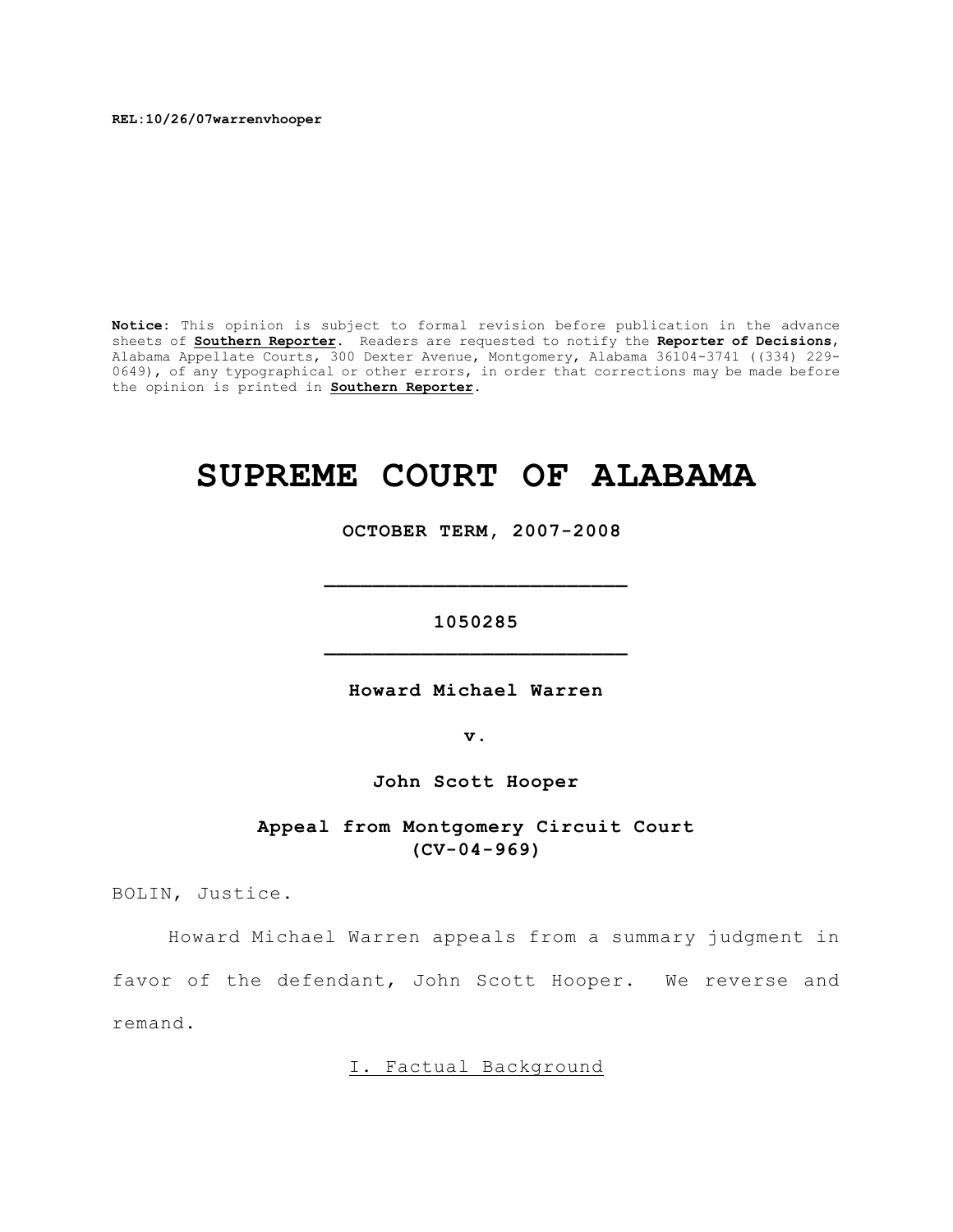The facts that can be gleaned from the record on appeal are meager; however, the documents submitted by Hooper, the admissions in his answer, and the affidavits of Warren, Hooper, and David Eason, who is not a party to this case, reveal the following: Warren is an investor, who at times loaned money to individuals and businesses. Beginning in 2000, Hooper, an attorney practicing in Montgomery, represented Warren in various civil matters. Hooper also represented Eason, a real-estate developer, in unrelated matters. In 2001, Eason experienced business problems and sought additional financing for some of his projects. Hooper introduced Eason to Warren and advised Warren that Eason was a client of his and that Eason "desired to borrow monies on his properties." Ultimately, Warren loaned Eason \$200,000. The terms of the loan were stated in a promissory note, which was secured by a mortgage in Warren's favor on two parcels of property in Elmore County. Hooper did not draft the note or the mortgage document. Eason defaulted on the loan, and Warren obtained a judgment against Eason in 2003.

# II. Course of Proceedings Below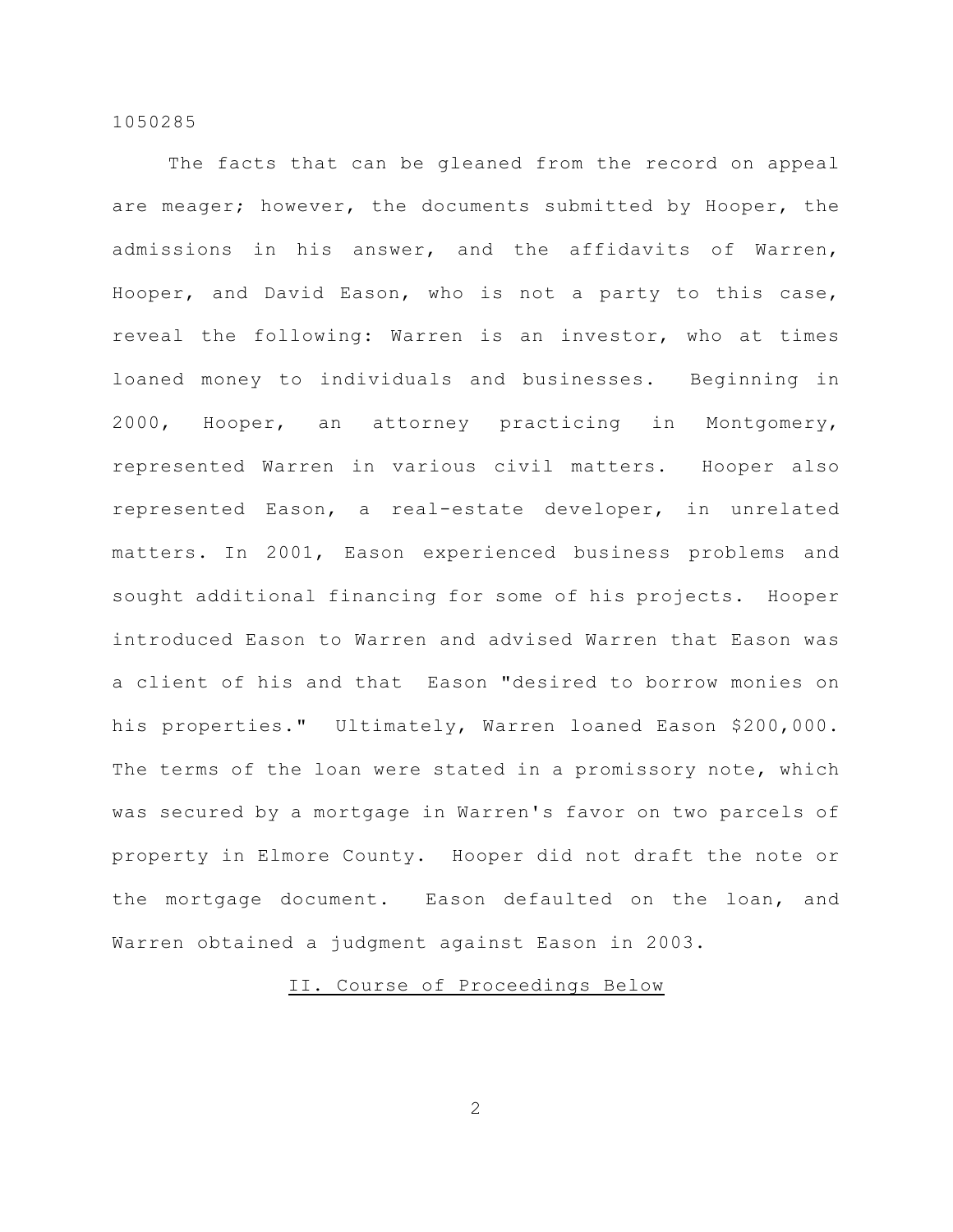On April 12, 2004, Warren sued Hooper asserting breach of fiduciary duty, legal malpractice, breach of contract, negligence, and fraud. All the claims in Warren's complaint arise out of Warren's contention that he made the loan to Eason based on "representations, warranties, assurances and other promises" made by Hooper and based on the attorney/client relationship between Warren and Hooper. Warren contends that without those representations and if there had not been the relationship between him and Hooper he would not have made the loan. Additionally, Warren contends that Hooper had assured him that his mortgage was second in priority, when the mortgage on one parcel was actually fourth in priority.

On November 19, 2004, Hooper filed a motion to dismiss on the following grounds: (1) that Warren could not prove damages; (2) that the statute of limitations barred all claims except the breach-of-contract claim; (3) that the Statute of Frauds barred the breach-of-contract claim; (4) that the doctrine of laches barred all claims; and (5) that Warren's failure to join Hooper as a necessary party pursuant to Rule 19(a), Ala. R. Civ. P., in Warren's action against Eason for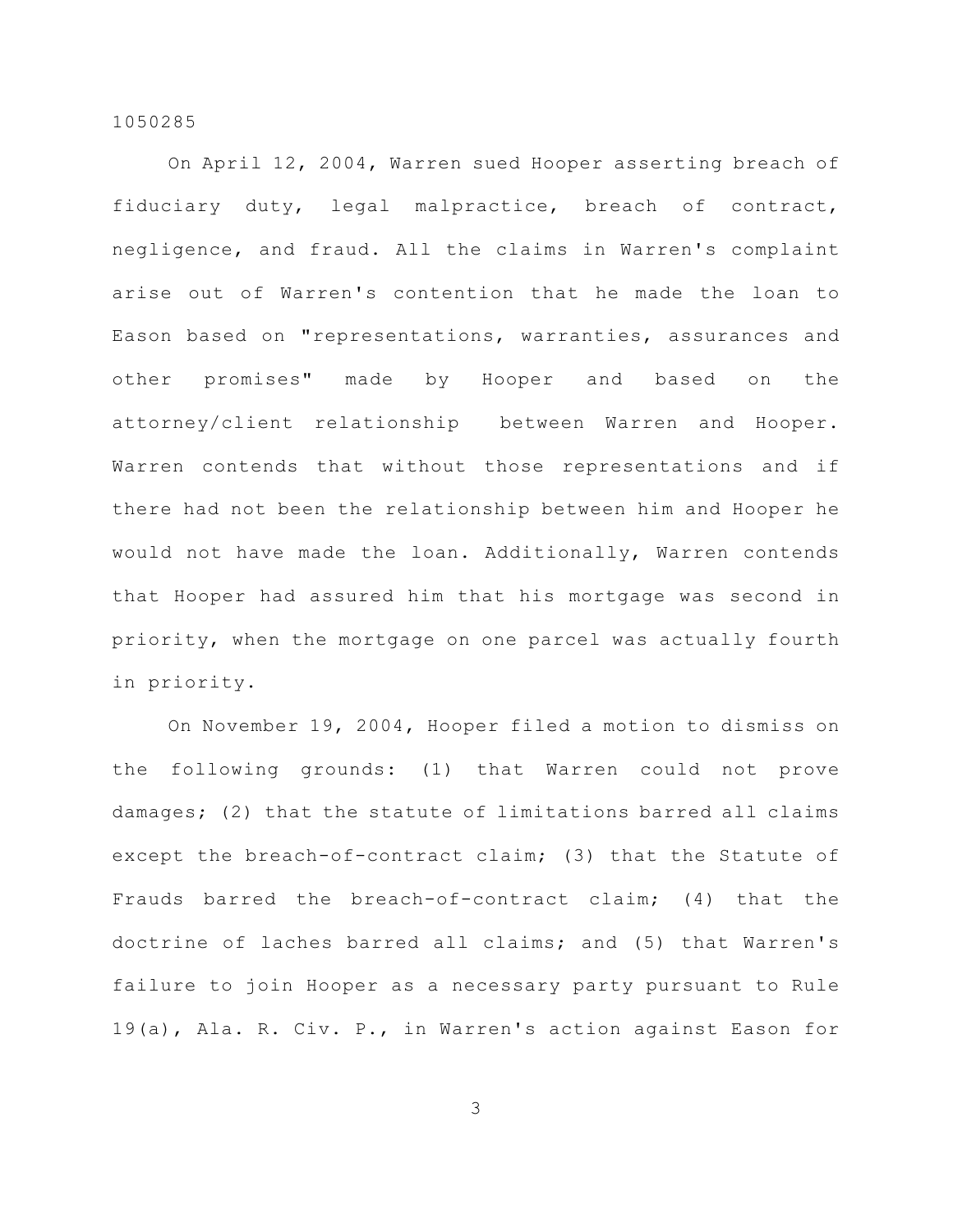default on the loan now barred the present action. The trial court subsequently denied the motion.

Before any discovery was taken, Hooper moved for a summary judgment on the same grounds as set out in his motion to dismiss. Following a hearing, of which there is no transcript in the record, the trial court entered a summary judgment in favor of Hooper, stating, in pertinent part:

"There is no allegation(s) plead[ed] or fact pattern stated in the hearing that [Hooper] was a facilitator to the mortgage loan agreement between [Warren] and Mr. Eason, and therefore there is no general fiduciary or agency relationship or duty established between [Warren] and [Hooper]. Thus, after considering the above stated facts and applicable law the court finds that there is no genuine issue of material fact, and that [Hooper] is entitled to judgment as a matter of law."

Warren appeals.

# III. Standard of Review

This Court recently reiterated the standard of review applicable to an appeal from a summary judgment:

"In reviewing the disposition of a motion for a summary judgment, we use the same standard the trial court used in determining whether the evidence before it presented a genuine issue of material fact and whether the movant was entitled to a judgment as a matter of law. Bussey v. John Deere Co., 531 So. 2d 860, 862 (Ala. 1988); Rule 56(c), Ala. R. Civ. P. When the movant makes a prima facie showing that no genuine issue of material fact exists, the burden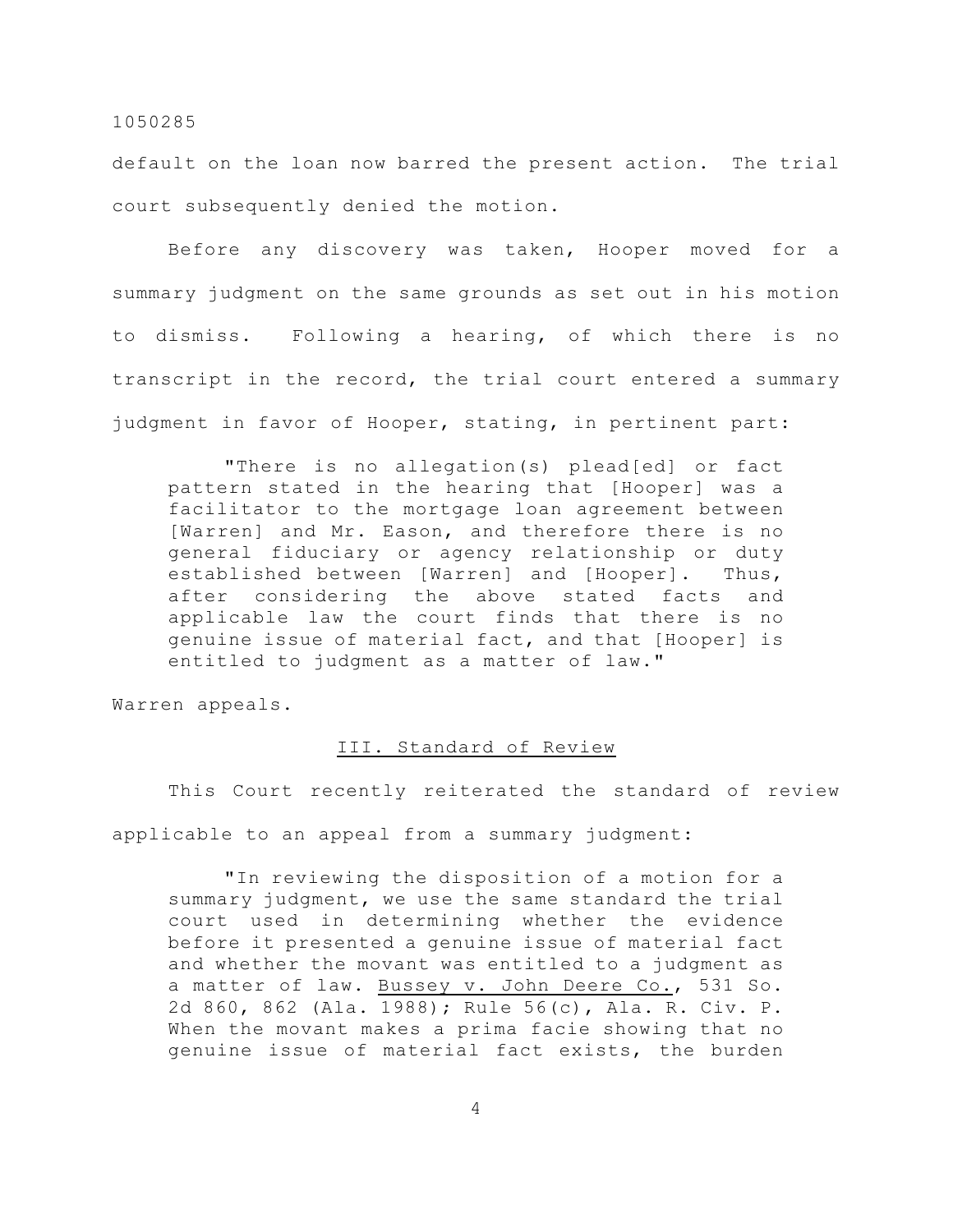then shifts to the nonmovant to present substantial evidence creating such an issue. Bass v. SouthTrust Bank of Baldwin County, 538 So. 2d 794 (Ala. 1989). Evidence is 'substantial' if it is of 'such weight and quality that fair-minded persons in the exercise of impartial judgment can reasonably infer the existence of the fact sought to be proved.' West v. Founders Life Assurance Co. of Florida, 547 So. 2d 870, 871 (Ala. 1989). This Court must review the record in a light most favorable to the nonmovant and must resolve all reasonable doubts against the movant. Hanners v. Balfour Guthrie, Inc., 564 So. 2d 412 (Ala. 1990)."

S.B. v. Saint James School, 959 So. 2d 72, 81 (Ala. 2006).

"This Court will not consider facts not in the record in its review of cases on appeal." Ex parte General Motors Corp., 769 So. 2d 903, 907 (Ala. 1999). Notably, Warren does not argue on appeal that he was entitled to discovery before Hooper's summary-judgment motion was granted; he asserts only that the affidavits he presented in opposition to the summary-

 $1$ In the court below, Warren stated that Hooper's arguments were "not ripe for summary judgment at this time as there has been no discovery in this case," but he did not move for a continuance or file an affidavit under Rule 56(f), Ala. R. Civ. P., requesting more time in which to conduct discovery. Herring v. Parkman, 631 So. 2d 996, 1002 (Ala. 1994)("Rule 56(f) requires from the party opposing the summary judgment motion an affidavit stating the reasons why he cannot present essential facts."). The argument that there has been no discovery in a case does not preclude a summary judgment. Id. (affirming summary judgment in legal-liability action where plaintiffs do not satisfy Rule 56(f); affidavits challenged merits only; objection stated that there had not been adequate discovery and that summary judgment was premature).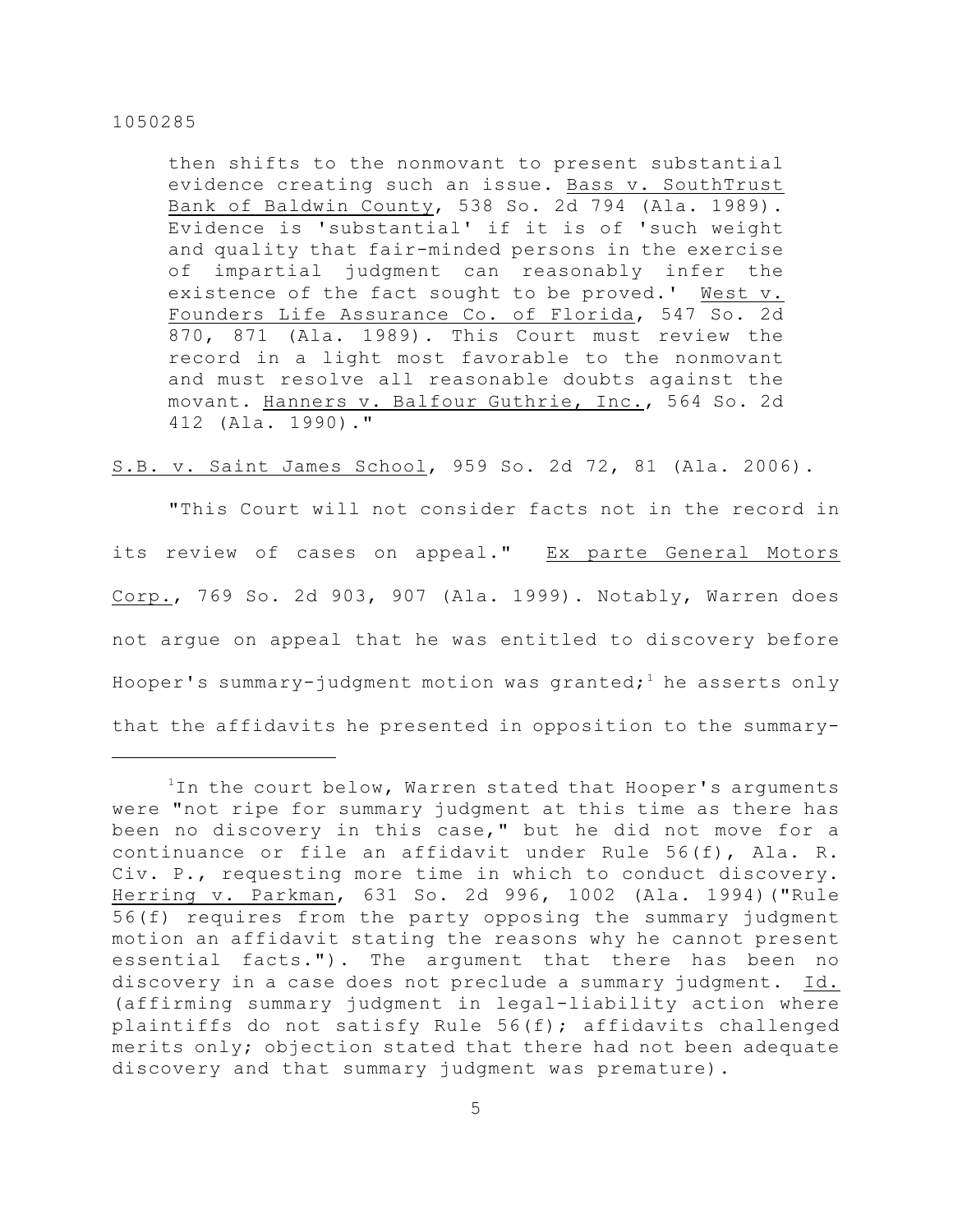judgment motion create genuine issues of material fact that preclude summary judgment and that the trial court improperly entered the summary judgment on a ground Hooper did not raise. Accordingly, although summary judgment was entered before the parties engaged in discovery, we will not consider whether Warren was entitled to additional discovery, and we will review only the evidence that was before the trial court when it granted the motion. McGinnis v. Jim Walter Homes, Inc., 800 So. 2d 140, 145-46 (Ala. 2001).

# IV. Scope of Review

"This Court may affirm a trial court's judgment on 'any valid legal ground presented by the record, regardless of whether that ground was considered, or even if it was rejected, by the trial court.'" General Motors Corp. v. Stokes Chevrolet, Inc., 885 So. 2d 119, 124 (Ala. 2003)(quoting Liberty Nat'l Life Ins. Co. v. University of Alabama Health Servs. Found., P.C., 881 So. 2d 1013, 1020 (Ala. 2003)); Vesta Fire Ins. Corp. v. Milam & Co. Constr., 901 So. 2d 84, 104 (Ala. 2004)("Subject to limited exceptions, an appellate court will affirm a summary judgment on the basis of a law or legal principle not invoked by the moving party or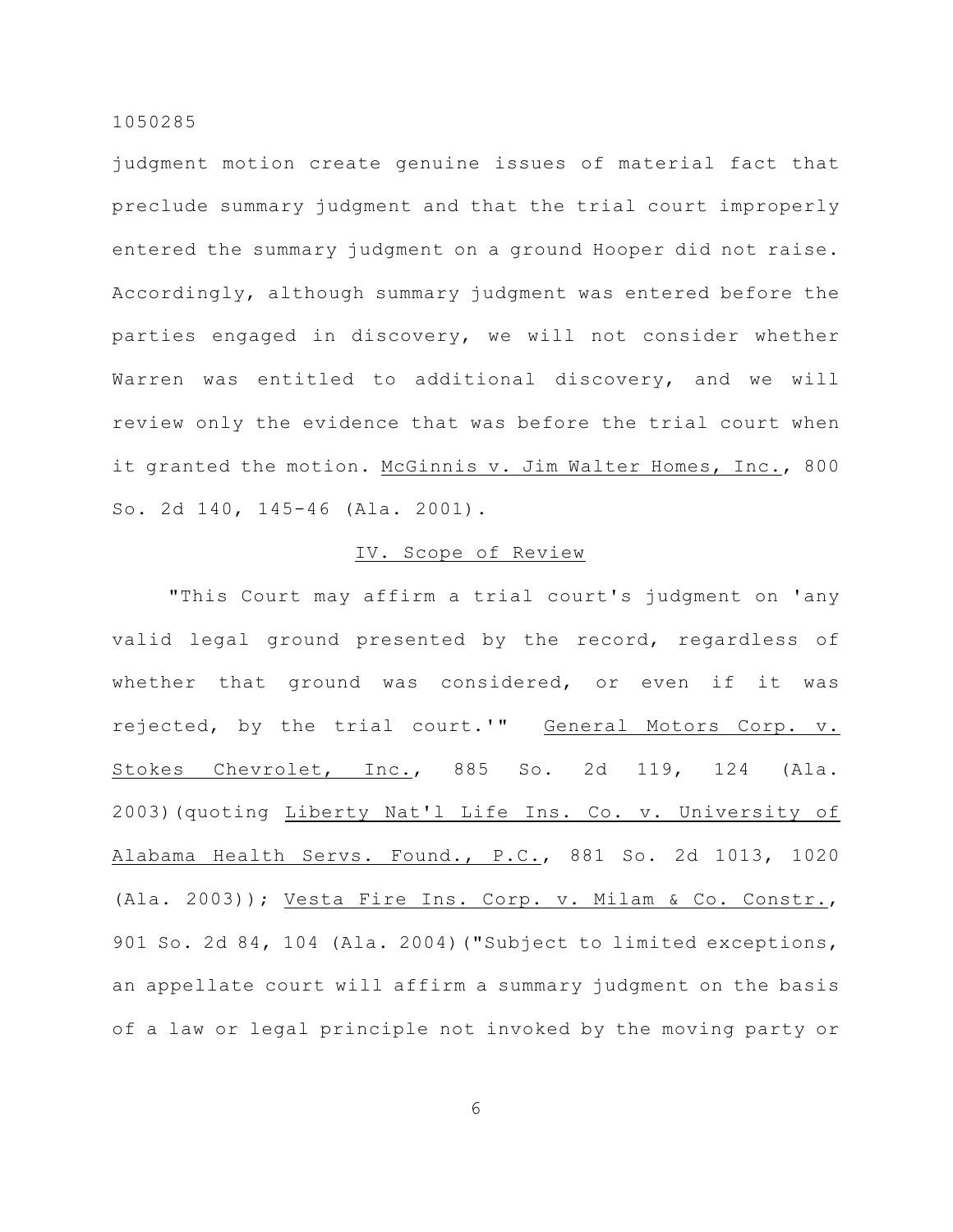the trial court, even though an appellate court will not reverse a summary judgment on the basis of a law or legal principle not first argued to the trial court by the nonmoving party." (footnote omitted)). However, this Court has stated: "This rule fails in application only where due-process constraints require some notice at the trial level, which was omitted, of the basis that would otherwise support an affirmance, such as when a totally omitted affirmative defense might, if available for consideration, suffice to affirm a judgment, or where a summary-judgment movant has not asserted before the trial court a failure of the nonmovant's evidence on an element of a claim or defense and therefore has not shifted the burden of producing substantial evidence in support of that element." University of Alabama Health Servs., 881 So. 2d at 1020 (citations omitted).

# V. Analysis

# 1. Hooper was not the facilitator of the transaction between Warren and Eason.

Hooper based his motion for a summary judgment, filed before any discovery was taken, on five specific grounds – the same grounds stated in his motion to dismiss. None of those grounds represents an assertion of a failure of Warren's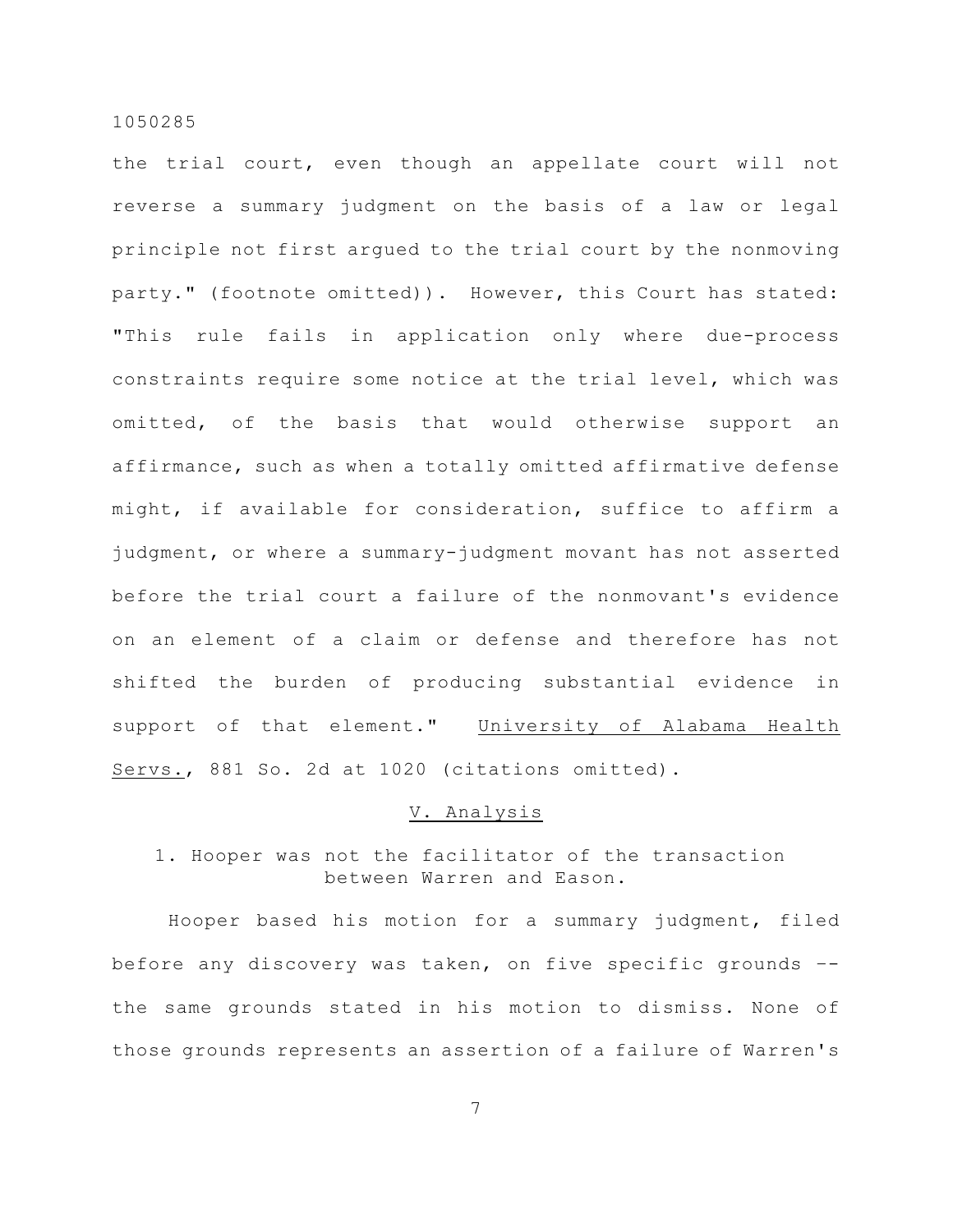evidence on an element of a claim except the ground "that Warren could not prove damages," and Hooper failed to support this assertion. Nevertheless, the trial court found that there was no genuine issue of material fact regarding whether Hooper had facilitated the transaction between Warren and Eason. This Court may affirm a trial court's judgment on any valid legal ground presented, regardless of whether that ground was considered, or even if it was rejected, by the trial court. As noted above, this rule is inapplicable when the summary-judgment movant has not asserted before the trial court a failure of the nonmovant's evidence on an element of a claim or defense. However, even assuming that this defense is properly before us as a basis for affirmance, there are contradicting statements in the affidavits presented regarding Hooper's communications with Warren about the transaction.

The affidavits submitted to the trial court are in conflict as to whether Eason and Warren communicated through Hooper or directly with one another regarding the \$200,000 loan. Eason stated that he and Warren "talked at length about all issues of the note and mortgage." Warren stated that "there were no negotiations between [him] and [Eason]" and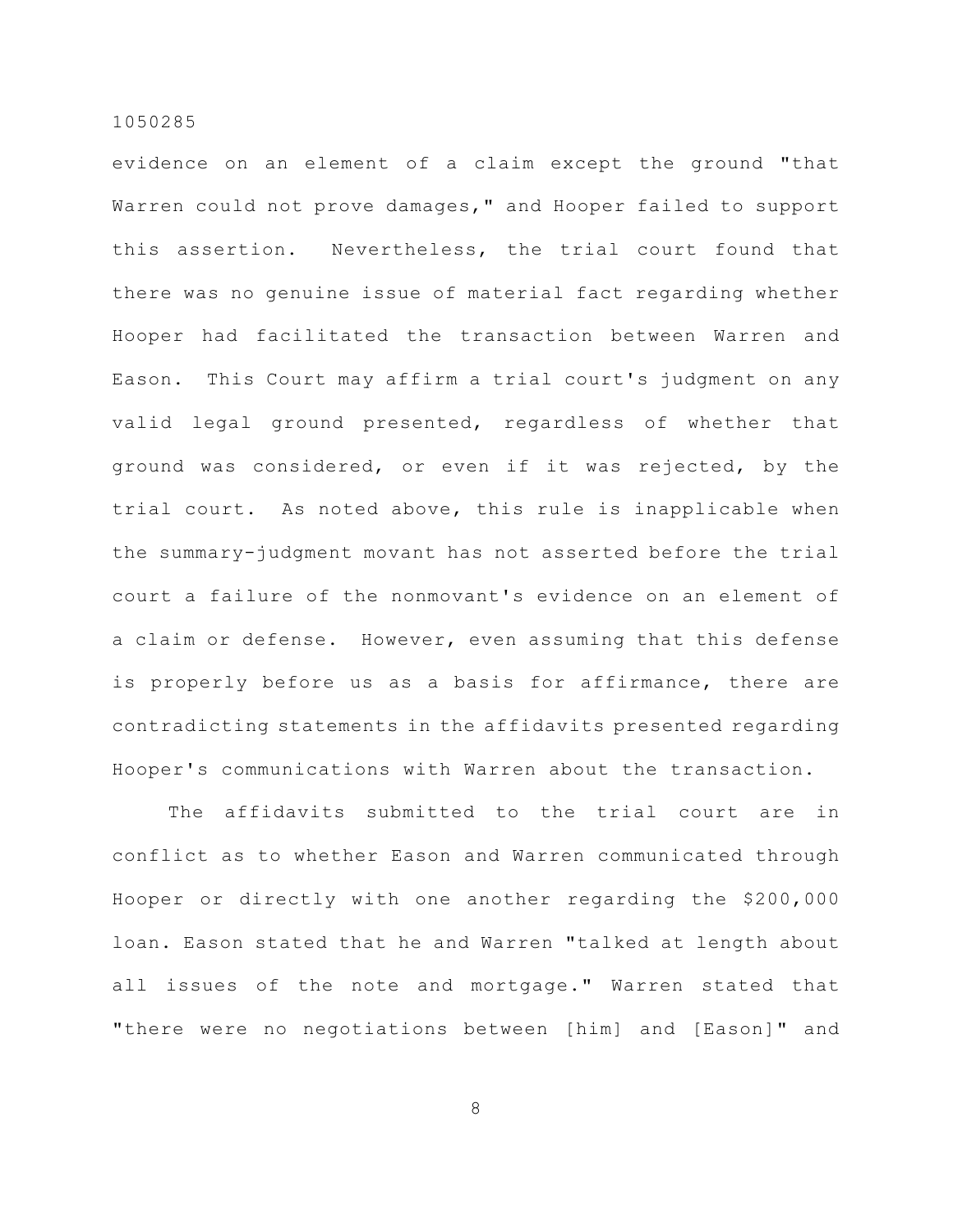that he "never spoke with [Eason]. [Hooper] handled all the communication between the two of [them] regarding the lending of the money and the signature of the note." The affidavits also conflict regarding the substance of Hooper's advice to Warren. Hooper stated that he advised Warren that he could not participate in, generate documents related to, or represent either party with respect to the loan transaction. Eason's affidavit asserts that Hooper made these statements to him and that Hooper did not represent him or Warren with respect to "any of the details of the note or mortgage." However, although Warren does not expressly state that Hooper represented him, he denies that Hooper made similar statements to him. Additionally, it is undisputed that Warren asked Hooper "if it was a safe deal." Warren stated that Hooper told him regarding the transaction that "he would 'stake his reputation on it.'" Hooper, however, stated: "I told Warren that I had not looked up any chain of title or mortgages on the properties. ... I advised [Warren] that he should get one of his other attorneys to advise him on the issues of this deal."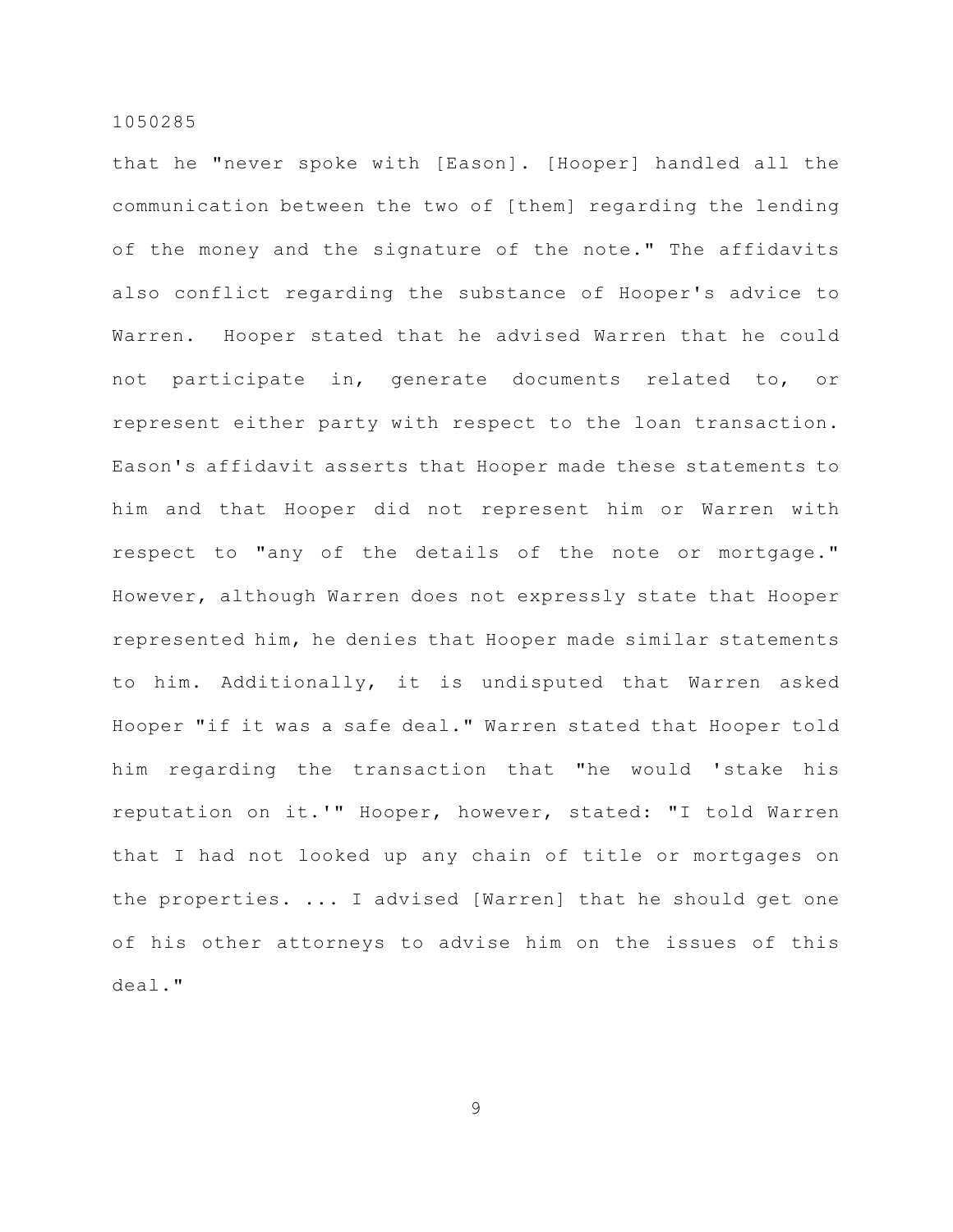Warren states in his affidavit, contrary to the facts as stated in Hooper's affidavit, that Hooper handled all the communications between Warren and Eason and that Warren never spoke to Eason; that Hooper came to his house (Warren is a quadriplegic) to work out the details of the loan and to pick up a check representing the proceeds of the loan, which he then delivered to Eason; and that Hooper recorded the mortgage for him. Accordingly, the trial court erred both as a matter of procedure and as to the merits in entering a summary judgment in favor of Hooper on this ground.

2. Warren could not prove damages.

In his brief to this Court, Warren addresses only the issue whether the trial court erred in entering a summary judgment on the ground that Hooper did not facilitate the transaction. In his brief, Hooper argues, apparently as an alternate basis for affirming the summary judgment, that Warren could not prove damages and that Hooper is therefore entitled to a summary judgment on that basis.<sup>2</sup> However, the

 $2$ However, Hooper's brief fails to comply with Rule 28(a)(10), Ala. R. App. P. Hooper cites two general propositions of law regarding summary judgment but offers no discussion concerning the facts in this case and the applicability of those cases to the facts here. See Jimmy Day Plumbing & Heating, Inc. v. Smith, [Ms. 1051115, March 9,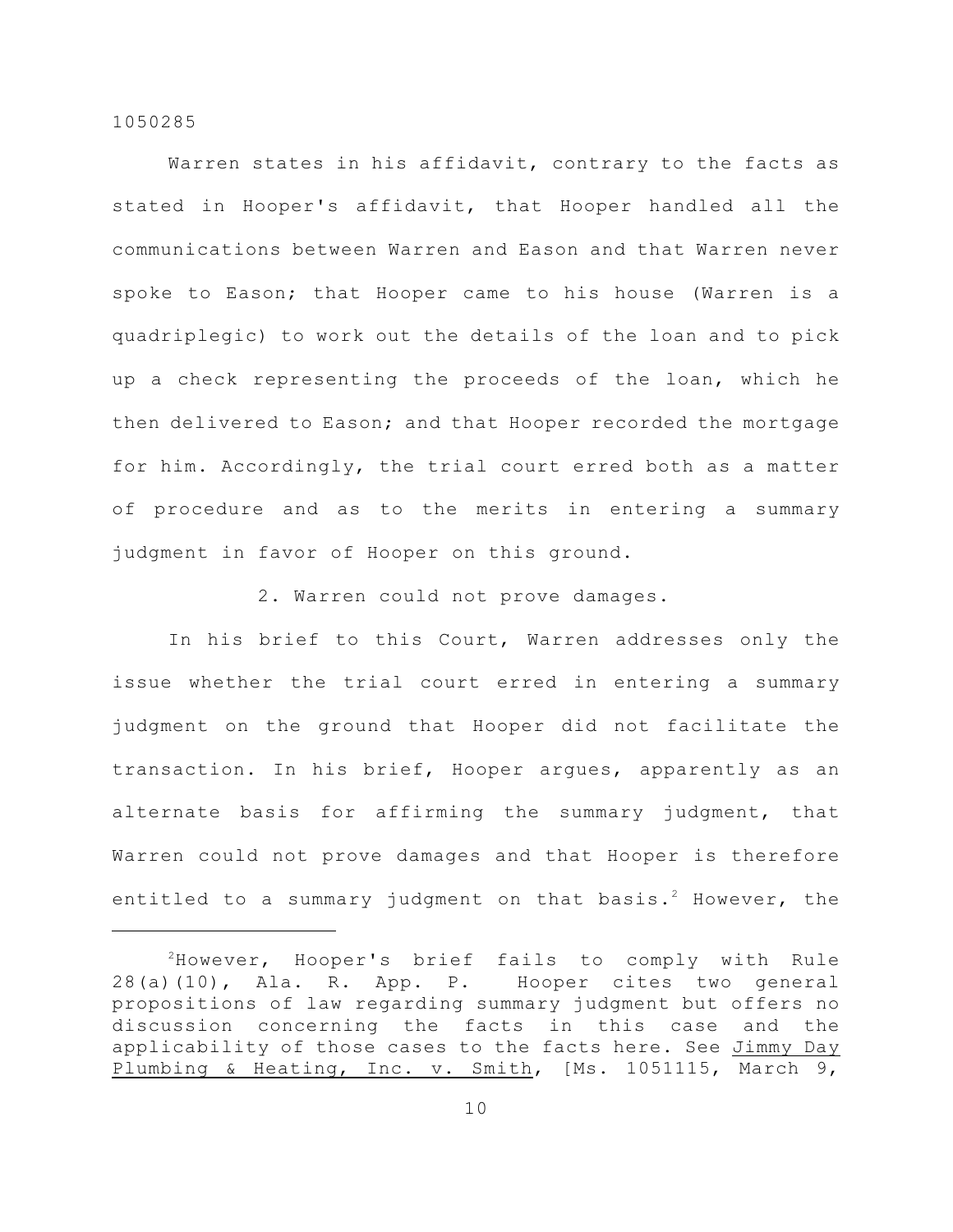evidence before the trial court would not have supported a summary judgment on the ground of lack of proof of damages. The record does not contain a copy of the promissory note; it does, however, contain an unauthenticated copy of the mortgage, which Hooper submitted with his summary-judgment motion. The mortgage purports to encumber two parcels of property in Elmore County, requiring payment to Warren by May 15, 2002. Regarding the priority of the mortgage, the document indicates that there is a second mortgage on one parcel and a fourth mortgage on another parcel. Eason's affidavit, submitted by Hooper, implies that Warren has not foreclosed on the mortgage: stating only that "Mr. Warren agreed to lend to me \$200,000.00 on property that is encumbered but worth near \$4,000,000.00. The liens ahead of

<sup>2007]</sup> \_\_\_\_\_ So. 2d \_\_\_\_ (Ala. 2007) (appellant's argument was insufficient to invoke review of the allegedly excessive compensatory-damages award to plaintiff in this personalinjury action where appellant made only a three-sentence argument, in which it cited only a single case in support of a general proposition of law and offered no discussion of the nature and extent of the plaintiff's injuries); Davis v. Sterne, Agee & Leach, Inc., [Ms. 1050478, January 12, 2007] so. 2d \_\_\_\_ (Ala. 2007) (appellant's lone citation to a general principle of law without specific relevance to her action against financial-services company was insufficient to meet the requirements of the appellate rules to cite relevant authority in support of arguments). Rule 28(a)(10) also applies to the appellee. See Rule 28(b).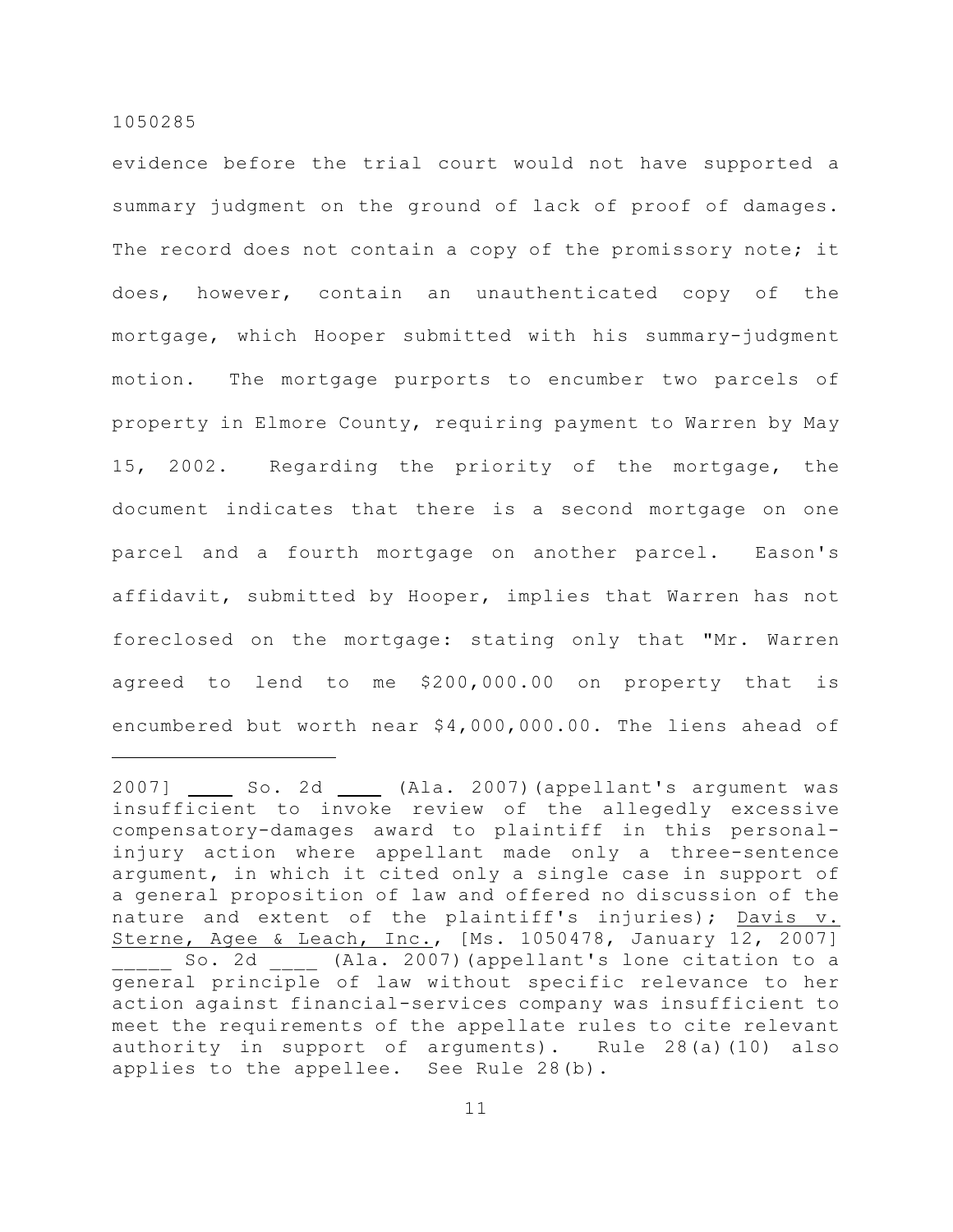Mr. Warren total near \$3,000,000.00. If Mr. Warren foreclosed on each property and became first mortgagee, he would be in position to sell the properties and realize one million dollars in profit ...." (Emphasis added.) However, Hooper provided no affidavit or other evidence that actually shows that Warren has not foreclosed on the property. Based on Eason's affidavit and unauthenticated documents purporting to appraise the value of the mortgaged property, but without any documents as to the amounts of the indebtedness owed on that property, Hooper maintains that if Warren foreclosed on the mortgage, he would recover the entire amount of the loan plus an additional profit. Although Warren did not file a motion to strike the unauthenticated documents, he stated in his response to Hooper's summary-judgment motion that Hooper's allegations regarding the alleged lack of proof of damages Warren suffered are speculative. Ex parte General Motors Corp., 769 So. 2d at 909, allows the movant to obtain a summary judgment by pointing out evidentiary gaps, "assuming discovery has been completed."

Here, even though discovery had not even been commenced, much less completed, Hooper could still pursue a summary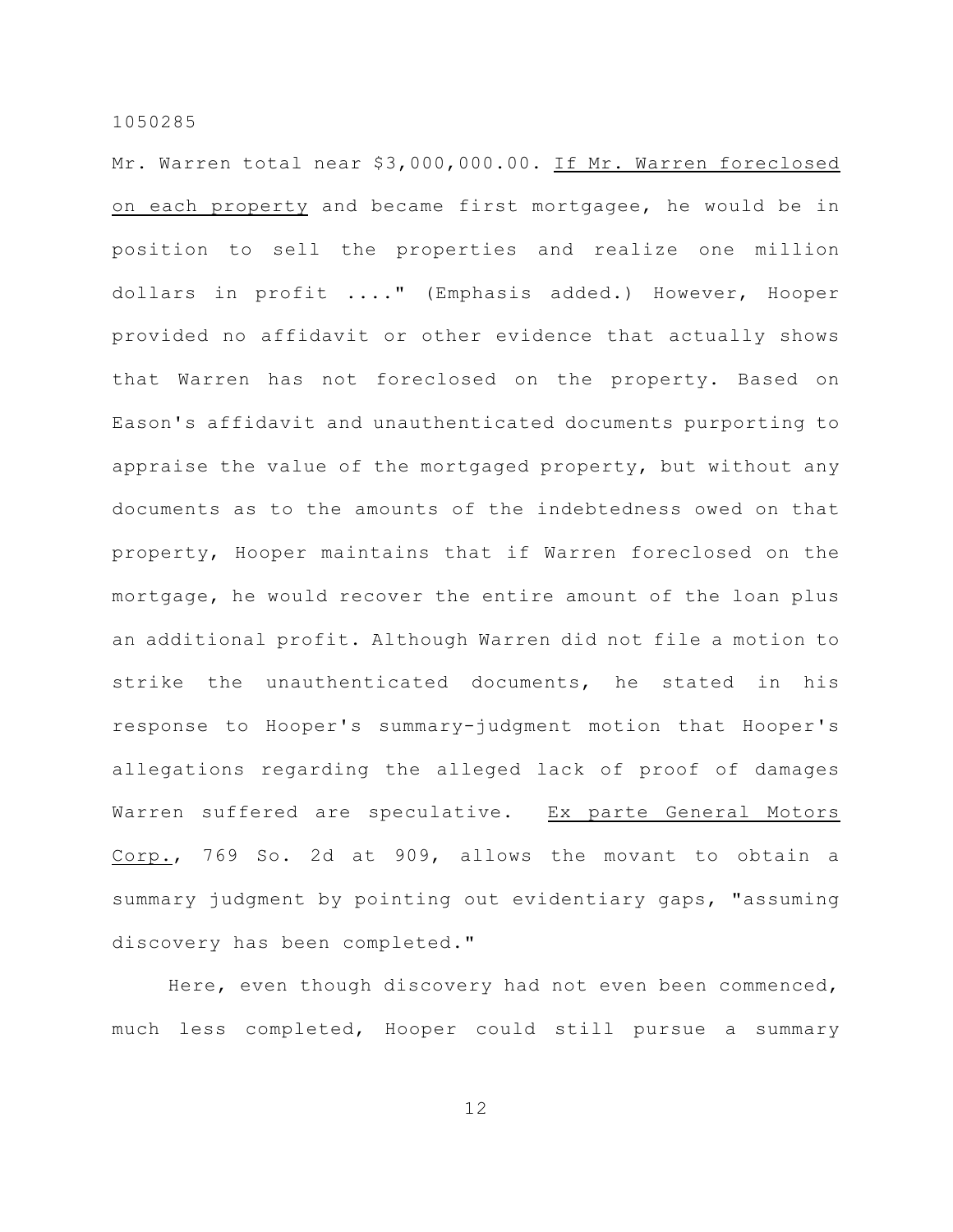judgment concerning Warren's alleged failure to show proof of damages because, as noted earlier, Warren presented no affidavit pursuant to Rule 56(f), Ala. R. Civ. P., stating the reason (i.e., lack of discovery) he could not present essential facts relative to his proof of damages.

However, Hooper's argument seeking a summary judgment on this ground does not afford an alternate basis upon which to affirm the trial court's judgment. Even though Warren failed to file a motion to strike, either as to Hooper's unauthenticated documents concerning the appraised valuations of the mortgaged properties or to as Eason's affidavit in the form of a challenge to Eason's expertise and ability to assert the valuations made in that affidavit, Warren did specifically argue that Hooper's ground concerning his failure to show proof of damages was speculative. Assuming that the trial court had properly before it evidence as to the value of the real properties subject to Warren's mortgage, Hooper failed to provide any evidence of the balance owed on the mortgages that were superior to Warren's mortgage. The only evidence as to the amount owed on the senior mortgages was Eason's unsupported and uncorroborated statement that "[t]he liens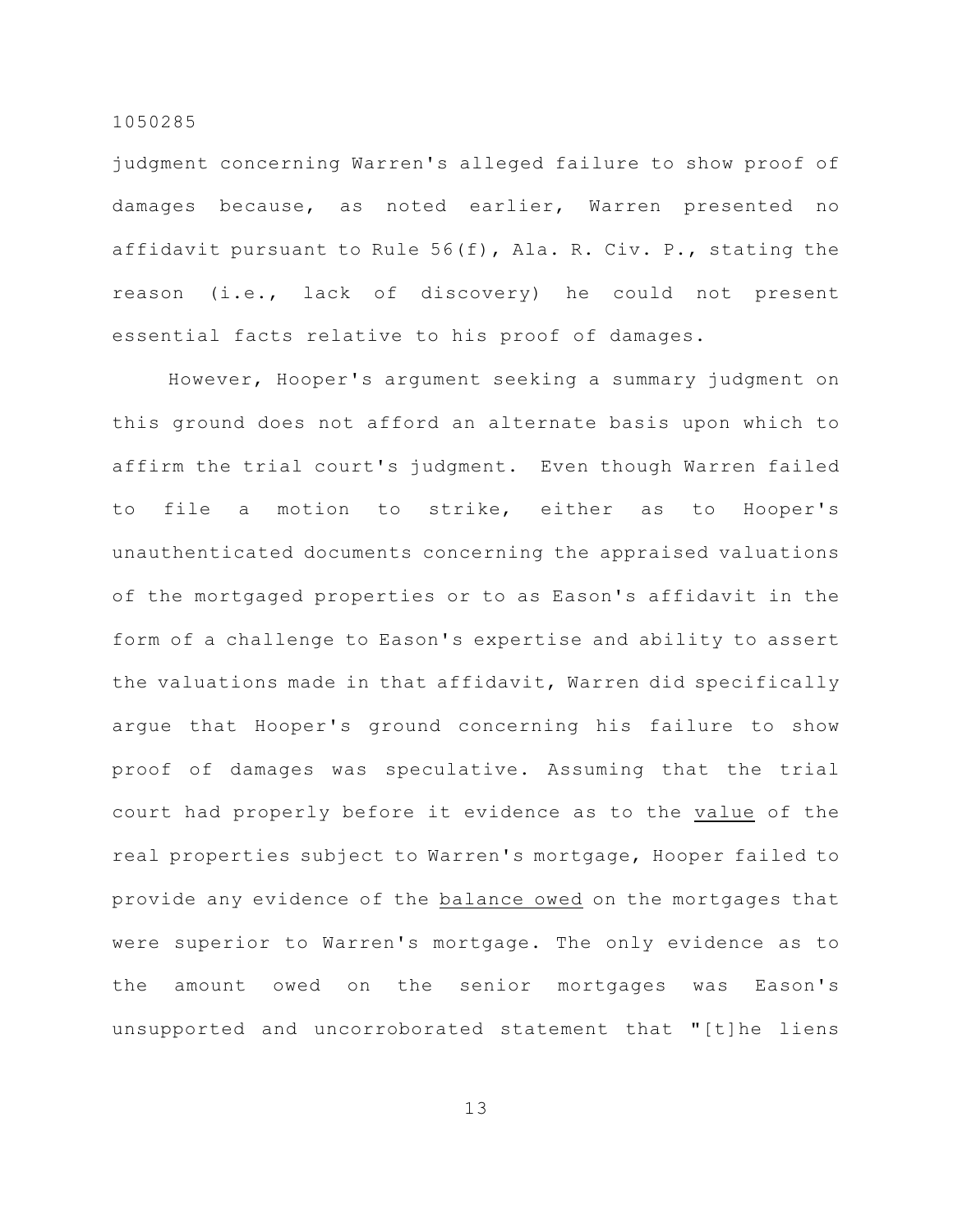ahead of [Warren] total near \$3,000,000.00." Accordingly, Hooper never made a sufficient showing that there was no genuine issue as to Warren's proof of damages so as to shift the burden to Warren, because the amount of equity available to Warren in the mortgaged properties to satisfy his damages could not have been accurately determined without first deducting the payoffs on the mortgages senior to Warren's mortgage.<sup>3</sup>

# VI. Conclusion

Based on the foregoing, the judgment of the trial court is reversed, and the cause is remanded for proceedings consistent with this opinion.

REVERSED AND REMANDED.

Cobb, C.J., and See, Stuart, Smith, Parker, and Murdock, JJ., concur.

Lyons and Woodall, JJ., dissent.

<sup>&</sup>lt;sup>3</sup>The issue whether Warren could be forced to foreclose on his mortgage, in his status as a junior mortgagee, in order to properly prove damages is not before the Court.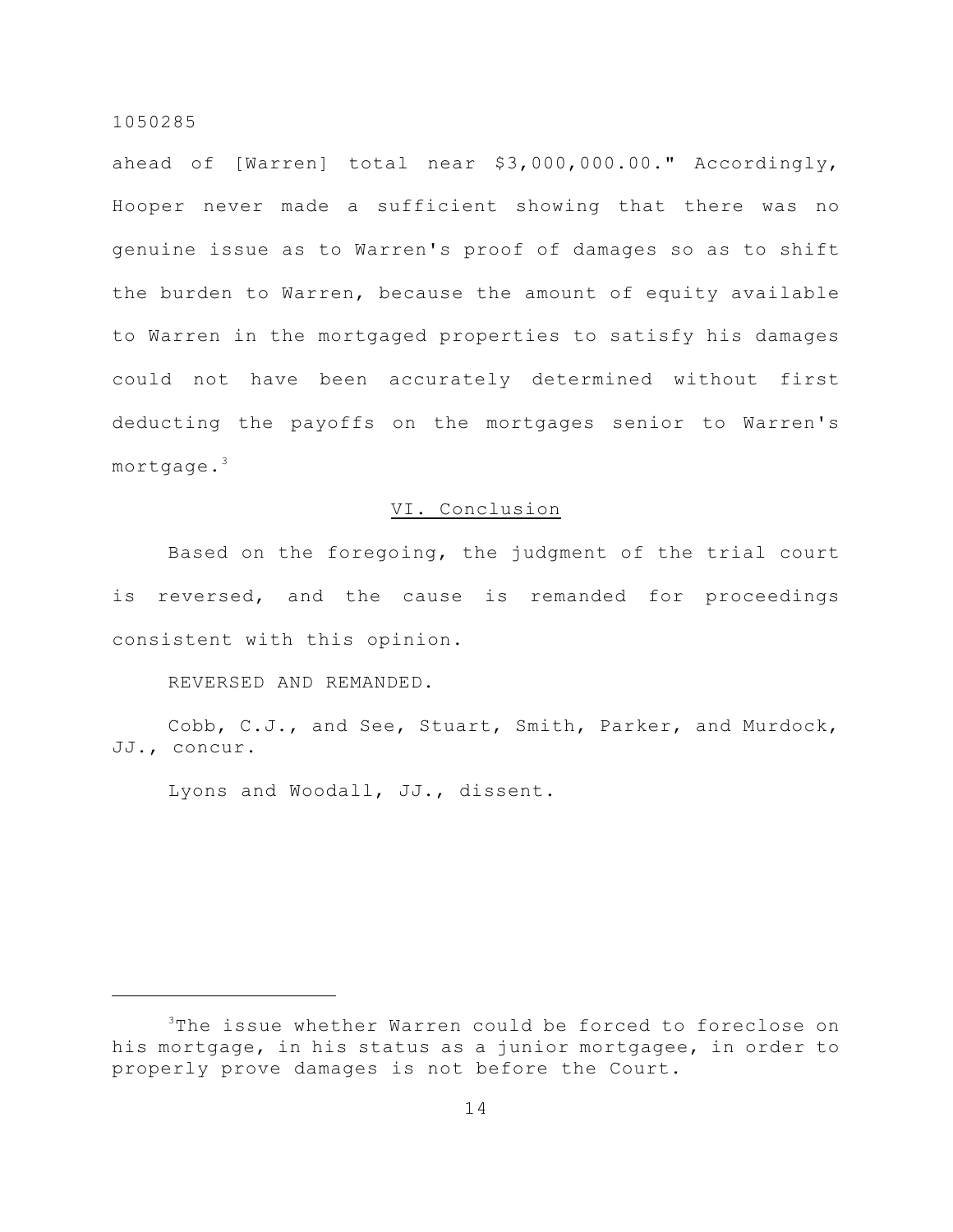LYONS, Justice (dissenting).

For the reasons set forth in my dissent in Pavilion Development, LLC v. JBJ Partnership, [Ms. 1040967, August 10, 2007] So. 2d (Ala. 2007), I respectfully dissent from the main opinion's reversal of the judgment of the trial court. Warren has waived the issue of the invalidity of the alternate ground relied upon by Hooper by failing to address it in his reply brief. I would affirm the trial court's judgment based solely on Warren's procedural default.

Hooper's motion for a summary judgment relied upon, among other grounds, the absence of any damages as a basis for his defense to Warren's claim. In entering the summary judgment in his favor, the trial court relied upon a ground not asserted by Hooper. In his opening brief to this Court, Warren failed to address any of the alternative grounds asserted by Hooper in his summary-judgment motion. Hooper asserts in his appellee's brief the defense of lack of proof of damages and argues the merits of that issue. Warren's reply brief merely notes that Hooper makes an argument as to lack of proof of damages. He fails to address the merits of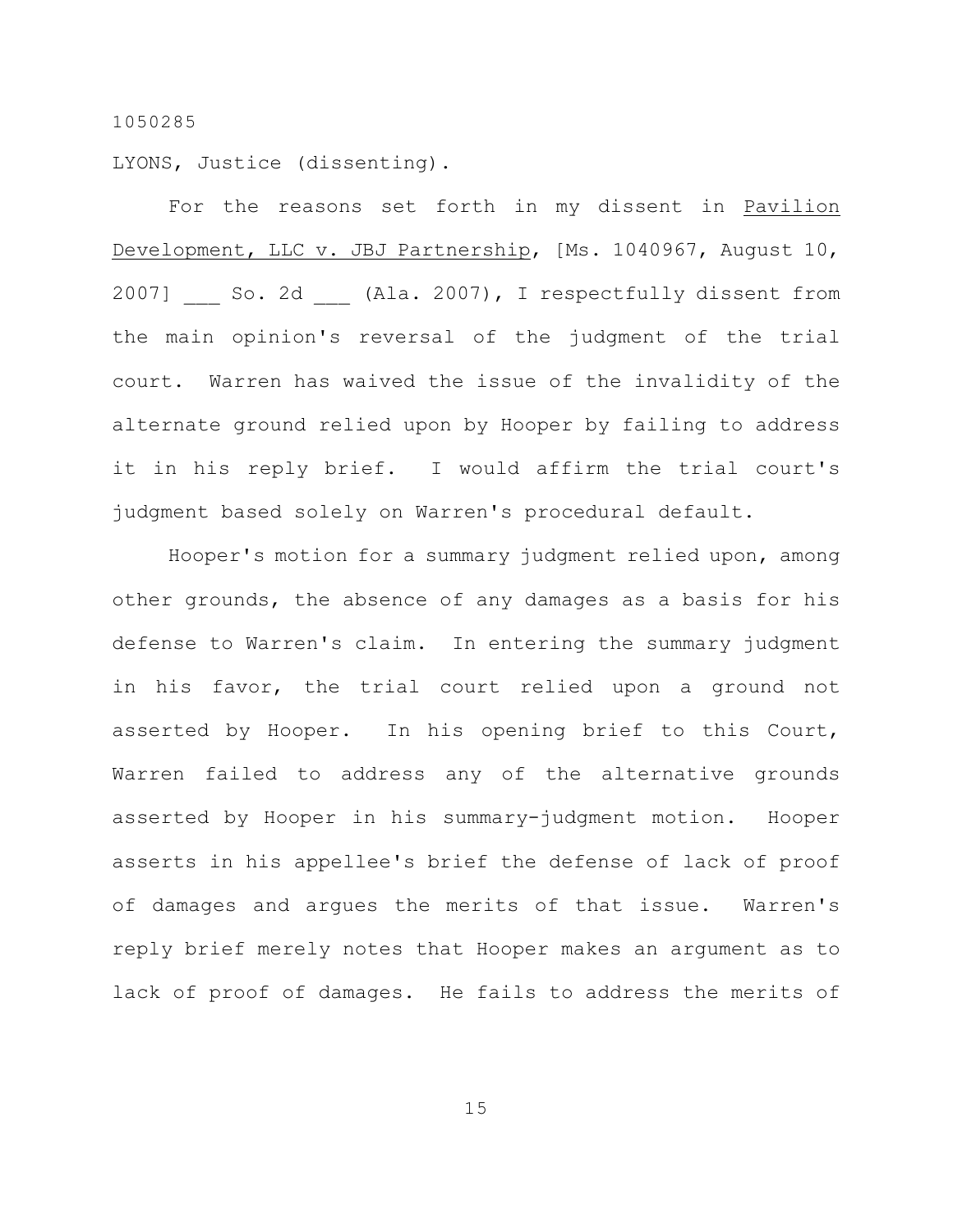that issue, contending that Hooper's discussion of that issue "misses the mark."

The main opinion deems Hooper's argument as to lack of proof of damages insufficient to satisfy the requirements of Rule  $28(a)(10)$ , Ala. R. App. P., dealing with the content of argument in an appellant's brief. The main opinion then cites several cases in which we have affirmed a trial court's judgment where an appellant has failed to present sufficient argument and then notes that Rule 28(b) makes the requirements of Rule 28(a)(10) applicable to an appellee. Of course, Rule 28(a)(10) requires an argument "as to the issues presented." Warren wholly failed to address the issue of lack of proof of damages in his opening brief. Thus, if Hooper had also wholly failed to address the issue of lack of proof of damages in his brief he would not have been in violation of Rule 28(a)(10) because that issue had not been presented by Warren. Further, even where an appellee files no brief whatsoever, we assume that the appellee seeks an affirmance. Tri-City Gas Co. v. Britton, 230 Ala. 283, 160 So. 896 (1935). Nevertheless, assuming that Hooper subjected himself to the requirements of Rule 28(a)(10) by opening the door to the issue of lack of